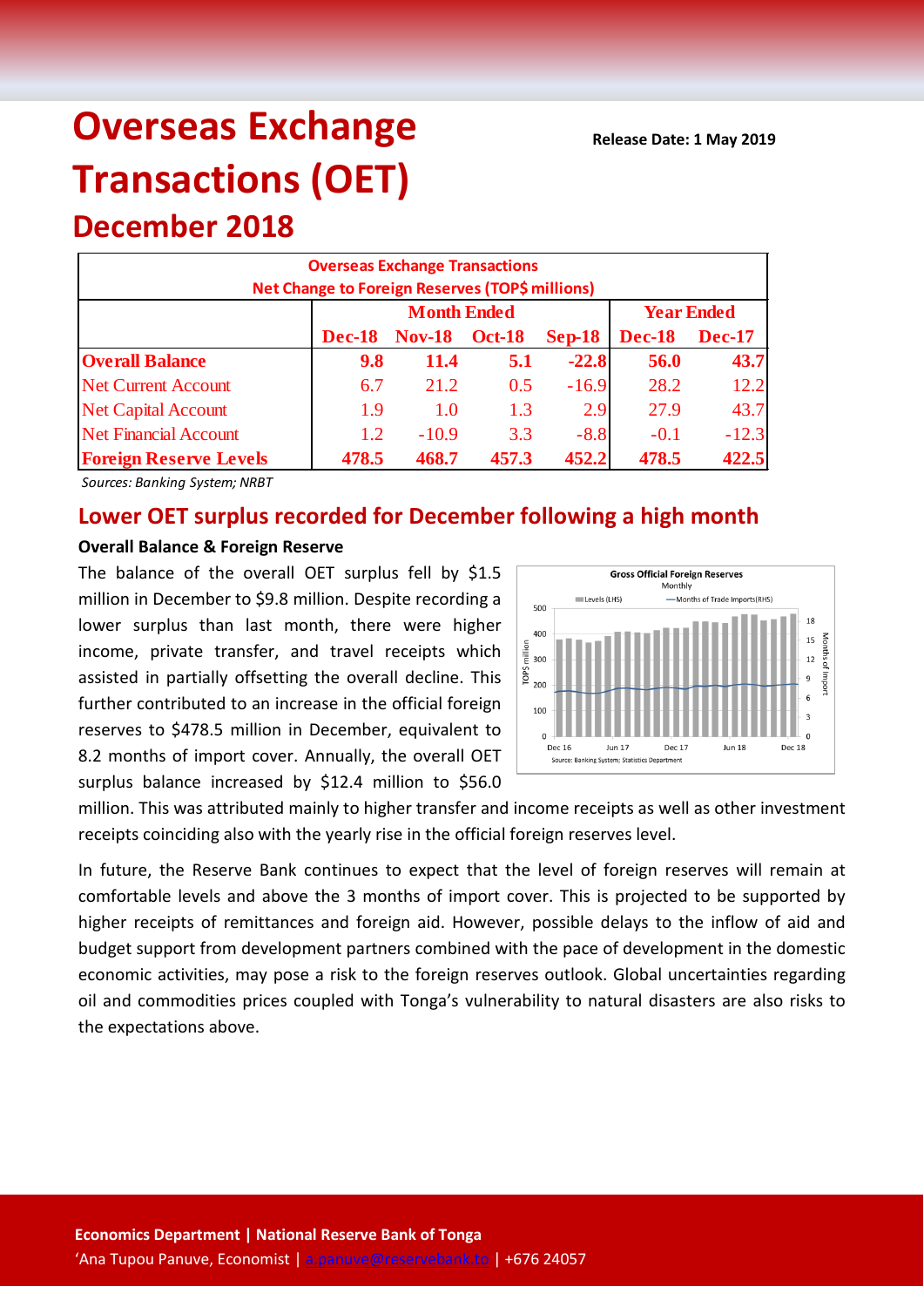| <b>Current Account (TOP\$ millions)</b> |                    |               |               |          |                   |               |  |
|-----------------------------------------|--------------------|---------------|---------------|----------|-------------------|---------------|--|
|                                         | <b>Month Ended</b> |               |               |          | <b>Year Ended</b> |               |  |
|                                         | <b>Dec-18</b>      | <b>Nov-18</b> | <b>Oct-18</b> | $Sep-18$ | <b>Dec-18</b>     | <b>Dec-17</b> |  |
| Net Current Account                     | 6.7                | 21.2          | 0.5           | $-16.9$  | 28.2              | 12.2          |  |
| Merchandise Trade                       | $-31.8$            | $-33.6$       | $-40.1$       | $-40.9$  | $-413.5$          | $-366.7$      |  |
| <b>Services</b>                         | 3.5                | 4.2           | 5.2           | 0.4      | 29.5              | 33.2          |  |
| Income                                  | 1.6                | 1.2           | 1.5           | $-1.0$   | 5.6               | $-17.0$       |  |
| <b>Transfers</b>                        | 33.5               | 49.4          | 33.8          | 24.6     | 406.7             | 362.7         |  |

#### **Current Account**

*Sources: Banking System; NRBT*

The current account balance was lower than last month yet remained positive. This resulted mainly from lower transfers particularly official receipts. More specifically, official receipts declined by \$18.2 million in December and resulted mainly from lower government receipts for the purposes of budget support and funded projects from development partners. This followed the high inflow of official transfer receipts last month. However, import payments declined which stemmed largely from lower payments for oil and construction imports offsetting the higher payments for wholesale and retail imports. Furthermore, service payments increased in December due to an increase in payments for airfares. This could explain the significant increase in total international air arrivals and departures indicating families that are travelling for the festive season. On the other hand, the income balance recorded a higher surplus in December than that of last month. This was driven by a rise in receipts of compensation of employees and pension funds whilst payments increased slightly due to higher payments made out for the same purpose (compensation of employees).

Annually, the current account balance rose by \$16.0 million to \$28.2 million. This was due largely to an increase of \$40.7 million for receipts of official transfers and particularly for government projects, aid, and budget support funds. Additionally, private transfer receipts contributed to the yearly surplus and rose by \$12.4 million due to higher remittances for family support from abroad. Meanwhile, these increases managed to offset the widening deficit in the merchandise account as it continued to record a rise of \$44.8 million. The higher payments were for imported wholesale & retail goods, oil, other imports, and vehicles. This coincided also with an increase of 898 container registrations indicating a busy trade sector. The trade deficit corresponds to a decline in proceeds from all export categories except agriculture and other marine exports which increased. Meanwhile, the service account surplus declined due to an increase in service payments particularly for air freight services, personal travel, and professional, management, and other business services.

## **Capital Account**

| Capital Account (TOP\$ millions) |                                                      |     |     |      |                   |               |
|----------------------------------|------------------------------------------------------|-----|-----|------|-------------------|---------------|
|                                  | <b>Month Ended</b>                                   |     |     |      | <b>Year Ended</b> |               |
|                                  | $Sep-18$<br><b>Oct-18</b><br><b>Nov-18</b><br>Dec-18 |     |     |      | <b>Dec-18</b>     | <b>Dec-17</b> |
| Net Capital Account              | 1.9                                                  | 1.0 | 1.3 | 2.9  | 27.9              | 43.7          |
| Official                         | 1.2                                                  | 0.0 | 0.8 | 2.2  | 14.7              | 16.4          |
| Private                          | 0 7                                                  | 0.9 | 0.5 | 0.61 | 13.2              | 27.3          |

*Sources: Banking System; NRBT*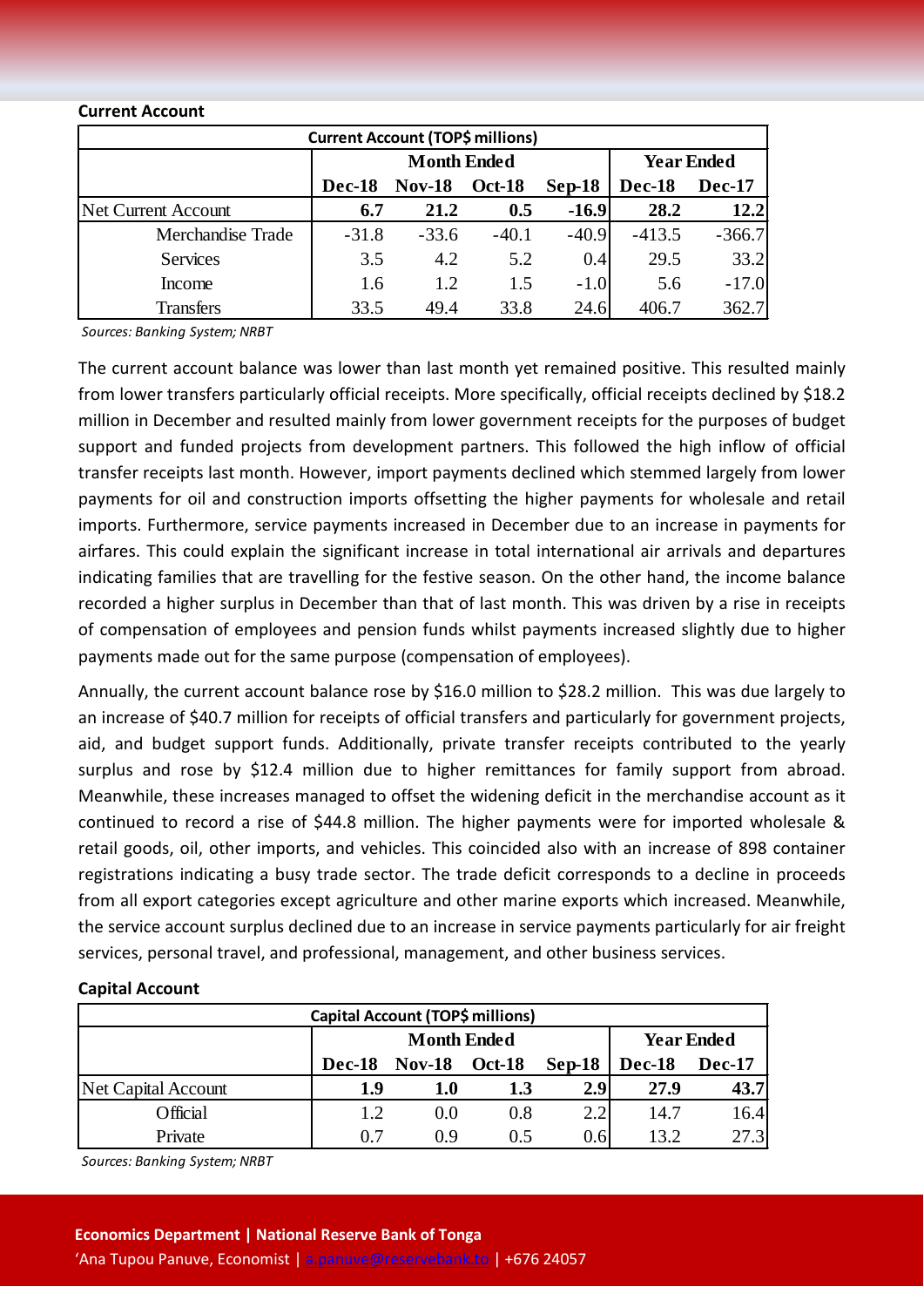The surplus in the capital account increased to a balance of \$1.9 million in December. This was due mainly to a \$1.1 million rise in official capital receipts. Meanwhile, official capital account payments recorded no transactions over the month. The increase in the official capital account receipts resulted from higher official grants for investment projects, capital expenditures, and for construction purposes and had offset the slight decline in private capital account receipts.

In year ended terms, despite recording a surplus, the capital account balance decreased by \$15.9 million to \$27.9 million. The decline in private receipts and grants of \$15.8 million for investment projects and capital expenditures drove the yearly fall. The official capital transfer receipts also recorded a slight decline of \$0.5 million. Despite on-going project works funded by multi-national donors, the decline over the year could reflect a delay in aid and other budget support receipts.

## **Financial Account**

| <b>Financial Account (TOP\$ millions)</b> |        |                    |                   |          |        |         |  |
|-------------------------------------------|--------|--------------------|-------------------|----------|--------|---------|--|
|                                           |        | <b>Month Ended</b> | <b>Year Ended</b> |          |        |         |  |
|                                           | Dec-18 | <b>Nov-18</b>      | <b>Oct-18</b>     | $Sep-18$ | Dec-18 | Dec-17  |  |
| Net Financial Account                     | 1.2    | $-10.9$            | 3.3               | $-8.8$   | $-0.1$ | $-12.3$ |  |
| Direct Investment                         | 0.0    | $-0.1$             | $-0.3$            | $-0.3$   | $-1.7$ | $-9.8$  |  |
| Portfolio Investment                      | 0.0    | 0.0                | 0.0               | $-0.1$   | 0.1    | 0.0     |  |
| Other Investment                          | 1.2    | $-10.8$            | 2.7               | 1.8      |        | $-2.4$  |  |

*Note: The Net Financial Account figures incorporate also the net reconcilliation items which is not reflected in the table below Sources: Banking System; NRBT*

The financial account balance increased in December and recorded a surplus. This stemmed largely from other investments particularly interbank receipts. However, financial account payments declined over the month also which contributed to the monthly surplus. Over the year, the financial account noted a deficit though much improved from last year. This was driven mainly by other investments particularly higher interbank receipts. Despite this increase and improvement, it was insufficient to offset the yearly movement in interbank payments.